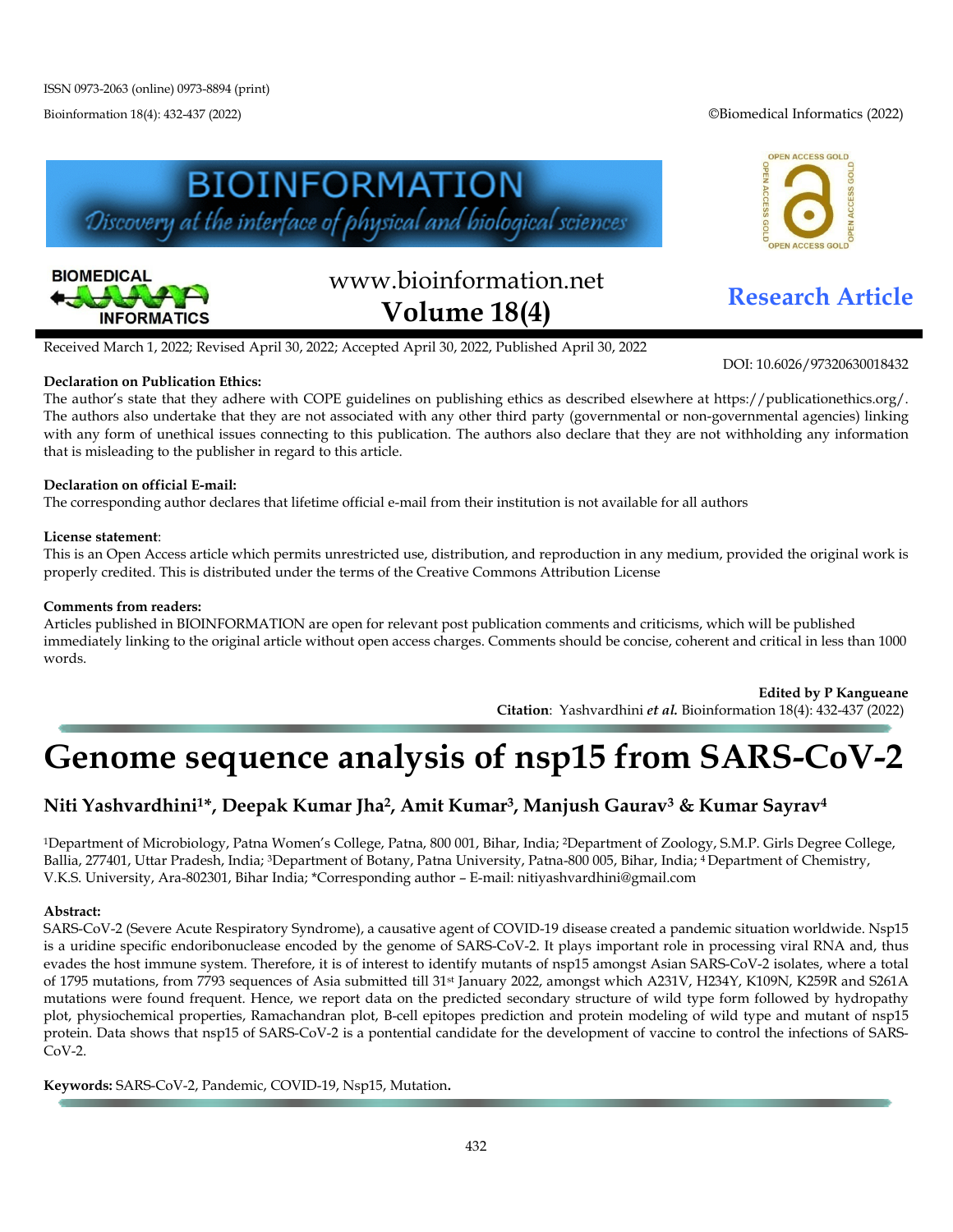#### **Background:**

SARS-CoV-2, a novel betacoronavirus, belonging to the family Coronaviridae and order nidovirales is an enveloped, positivesense, largest known RNA virus (genome size∼30kb) and the causative agent of coronavirus disease 2019 (COVID-19) **[1,2].**  Coronavirus outbreak initiated from a small sea food market in Wuhan, China **[3].** Although, several vaccines candidates are approved and are used on a mass scale, however the contagious nature of this virus are still a great threat to human beings whose ripple effect poses a huge human health crisis worldwide. As of 31st January 2022, confirmed cases of COVID-19 have been reported to be 450, 229 and 635, including 6,019,085 casualties, globally by WHO. As a consequence of multiple mutations this virus showed high rate of variability which enable them to evade host immunity **[4].** Due to its ability to show high rate of mutations and poor fidelity of its RNA polymerase, these viruses shows greater antigenic variability **[5,6]** and these high rates are greatly linked to virulence and evolution of this virus, traits prerequisite for viral adaptation **[7].**

The genome of SARS-CoV-2 comprises of 14 open reading frame (ORF) sequences which encode 29 proteins including 4 types of structural proteins; S (spike), E (envelope), M (membrane), and N (nucleocapsid) that are essential for the assembly of a complete virion particle. Among 16 nonstructural proteins, nsp15 contains uridylate specific endoribonuclease (EndoU) in the catalytic Cterminal domain **[8-10].** as it has only been detected in Nidovirales, the virus EndoU was given the name nidovirus EndoU (NendoU) **[11-13].** The high-resolution crystal structure of Nsp15 from SARS-CoV-2 was determined. The N-terminal oligomerization domain, the middle domain, and the C-terminal catalytic domain constitute Nsp15. In addition, crystal structural analyses revealed a hexameric configuration made up of two trimers with a peculiar spatial configuration **[8, 14-17].** NendoU hydrolyzes the phosphordiester bonds at uridine sites of single- and double-stranded RNA, with 2′, 3′-cyclic phosphordiester and 5′-hydroxyl termini produced **[18, 19].** The pattern recognition receptor MDA5 is used by the host innate immune system to recognize the polyU sequence in negative-sense viral RNA, which is copied from the polyA sequence in viral RNA **[20-21].** To limit the build up of the polyU-containing sequence in cells and so dodge the innate immune response, nsp15 cleaves its own negative-sense RNA **[20, 22-24].** nsp15, for example, decreases viral RNA in host cells and hinders RNA-activated antiviral responses by preventing the production of antiviral cytoplasmic stress granules **[25].** Nsp15 also has an essential role in the replication of corona-viruses in processing of the viral genome **[14, 26, 27].** Nsp15 deletion suppresses viral replication substantially **[23, 25, 28].** Thus, inhibiting Nsp15 activity at the non-symptomatic stage may be a potential strategy for preventing and controlling viral infection by interrupting viral genome replication and activating the host innate immune response **[29].** The SARS-CoV-2 Endo RNase (nsp15) contains 345 amino acids which are located in the region of ORFlab polyprotein, ranging from 6453 to 6798 amino acids. Therefore, it is of interest to document the the potential effects of mutations on the activity of nsp15 protein from Asian SARS-CoV-2 and compare it with those of Wuhan isolates.

Considerable alterations in its structural conformations have been observed. Nsp15 plays pivotal role in the life cycle of SARS-CoV-2 hence; it can be used as a major antiviral therapeutic target.

#### **Methods:**

**Sequence retrieval:** nsp15 protein sequences of SARS-CoV-2 were retrieved from NCBI virus database, submitted from Asia from the onset of this disease till 31st January, 2022. A reference sequence of Wuhan type virus with accession number YP\_009724389 was used for identification of nsp15 mutants.



**Figure 1:** Showing the total number of mutations occurring in the nsp15 protein sequences of Asian isolates

#### **Identification of nsp15 mutants:**

The nsp15 protein sequences (345 amino acids residues) were downloaded and aligned using Clustal Omega online server and the alignment was viewed using Jalview. The differences occurring in the nsp15 protein sequence with respect to Wuhan type virus sequence was noted. The frequency of different mutations was calculated.

#### **Calculation of physicochemical properties and hydropathy index of nsp15 protein:**

The physicochemical properties including molecular weight, amino acid composition, overall pH, instability index, aliphatic index, extinction coefficient, half life and average of hydrophobicity (GRAVY) was estimated using Protparam tool of Expasy online program. Hydropathy plot of nsp15 protein was prepared using Protscale tool of expasy **[30].**

#### **Prediction of 3D structure of nsp15 protein:**

The 3D structures of both the wild type and mutated nsp15 proteins were built using Chimera software **[31]**. Chimera is a tool for visualization of and analysis of molecular structures.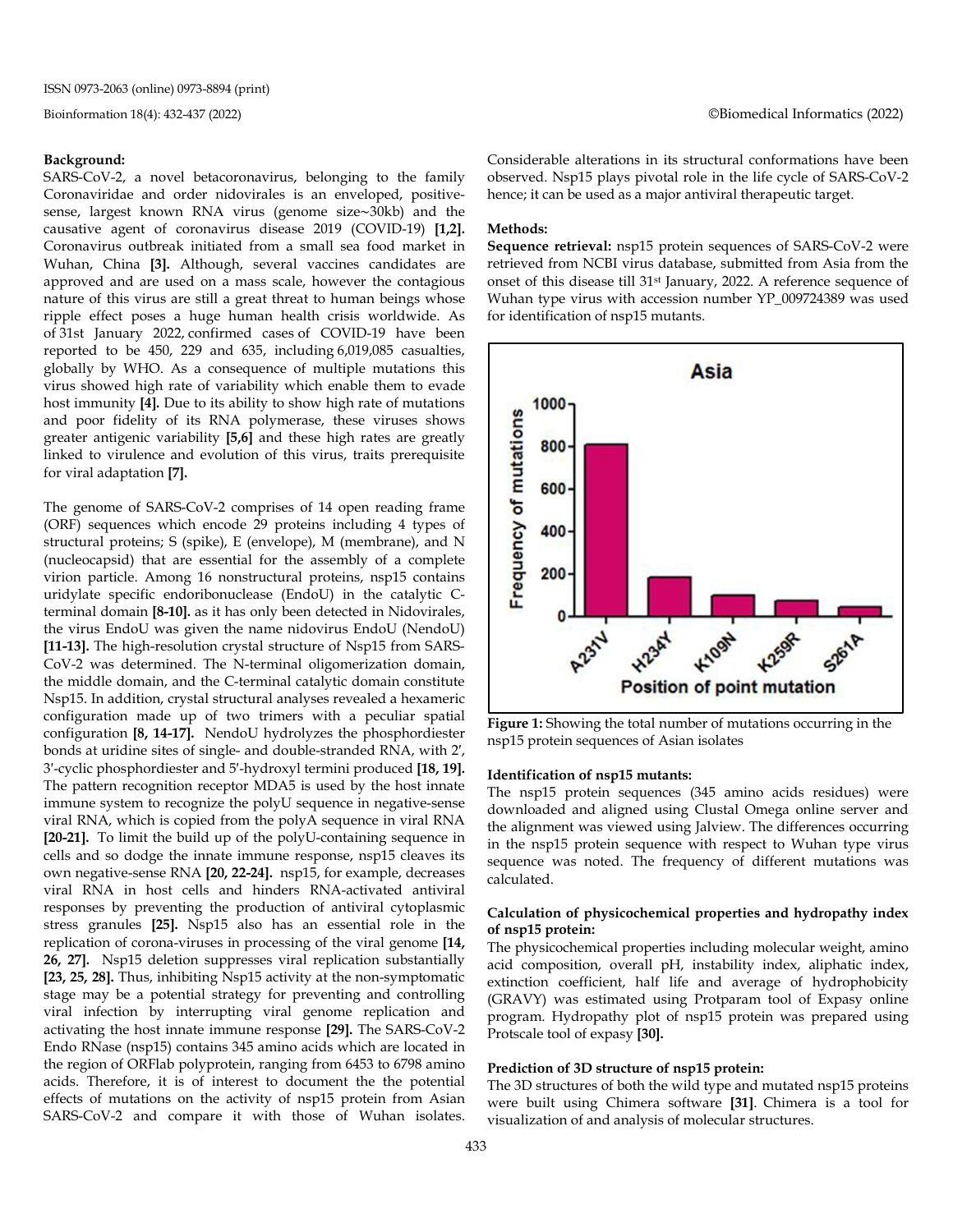#### **Prediction of secondary structure and Ramachandran plot:**

To know the number of alpha helices, beta sheets and turns, the secondary structure prediction of the wild type nsp15 protein was done using CFSSP (Chou and Fasman secondary structure prediction) online software **[32].** Ramachandran plot of nsp15 protein was predicted using Swiss model software.

#### **Table 1:** Physicochemical properties of nsp15 protein (wild type)

## **Identification of linear B-cell epitopes:**

The linear B-cell epitopes of the nsp15 protein were predicted using IEDB webserver **[33]** which identifies B-cell epitopes based on properties like flexibility, accessibility, hydrophilicity, turns, polarity and antigenic propensity of the protein using amino acid scales and HMMs.

| <b>Table 1:</b> Physicochemical properties of usp15 protein (with type) |                                                                                       |                        |                  |                         |
|-------------------------------------------------------------------------|---------------------------------------------------------------------------------------|------------------------|------------------|-------------------------|
| Physicochemical properties                                              | nsp15                                                                                 | Amino acid composition | No.              | Percent composition (%) |
| Molecular weight                                                        | 38813.4                                                                               | Ala $(A)$              | 16               | 4.6                     |
| No. of amino acids                                                      | 346                                                                                   | Arg(R)                 | 9                | 2.6                     |
| Theoretical pI                                                          | 5.06                                                                                  | Asn $(N)$              | 17               | 4.9                     |
| Instability index                                                       | 36.28                                                                                 | Asp $(D)$              | 23               | 6.6                     |
| No. of negatively charged (Asp+ Glu)                                    | 46                                                                                    | Cys(C)                 | 5                | 4.4                     |
| No. of positively charged (Arg+ Lys)                                    | 34                                                                                    | Gln(Q)                 | 15               | 4.3                     |
| aliphatic index                                                         | 95.09                                                                                 | Glu(E)                 | 23               | 6.6                     |
| Grand average of hydropathicity                                         | $-0.076$                                                                              | $\mathrm{Gly}$ (G)     | 22               | 6.4                     |
| Estimated half-life (mammalian reticulocytes, in vitro)                 | 1.9 hours                                                                             | His(H)                 | 6                | 1.7                     |
| Atomic composition                                                      |                                                                                       | Ile(I)                 | 23               | 6.6                     |
| ${\bf C}$                                                               | 1759                                                                                  | Leu $(L)$              | 29               | 8.4                     |
| Н                                                                       | 2743                                                                                  | Lys(K)                 | 25               | 7.2                     |
| ${\bf N}$                                                               | 445                                                                                   | Met(M)                 | 5                | 1.4                     |
| $\mathbf{O}$                                                            | 523                                                                                   | Phe(F)                 | 21               | 6.1                     |
| S                                                                       | 10                                                                                    | Pro(P)                 | 14               | $\overline{4}$          |
| Formula                                                                 | C <sub>1759</sub> H <sub>2743</sub> N <sub>445</sub> O <sub>523</sub> S <sub>10</sub> | Ser $(S)$              | 20               | 5.8                     |
| Total number of atoms                                                   | 5480                                                                                  | Thr $(T)$              | 21               | 6.1                     |
|                                                                         |                                                                                       | Trp(Y)                 | 3                | 0.9                     |
|                                                                         |                                                                                       | Val(V)                 | 38               | 11                      |
|                                                                         |                                                                                       | $Phy$ (O)              | $\mathbf{0}$     | $\boldsymbol{0}$        |
|                                                                         |                                                                                       | Sec $(U)$              | $\boldsymbol{0}$ | $\mathbf{0}$            |

**Table 2:** B-cell epitope prediction of nsp15 protein sequence of SARS-CoV-2 and its allergenicity

| No. | <b>Start</b> | End | Peptide                             | Length | Allergenicity |
|-----|--------------|-----|-------------------------------------|--------|---------------|
| 1   | 12           | 20  | <b>KGHFDGOOG</b>                    | 9      | Non-allergen  |
| 2   | 44           | 48  | <b>ENKTT</b>                        | 5      | Allergen      |
| 3   | 60           | 72  | <b>KRNIKPVPEVKIL</b>                | 13     | Allergen      |
| 4   | 89           | 97  | <b>KRDAPAHIS</b>                    | 9      | Allergen      |
| 5   | 106          | 115 | <b>DIAKKPTETI</b>                   | 10     | Non-allergen  |
| 6   | 126          | 136 | <b>RVDGOVDLFRN</b>                  | 11     | Allergen      |
| 7   | 147          | 161 | <b>SVKGLOPSVGPKOAS</b>              | 15     | Allergen      |
| 8   | 183          | 187 | <b>DGVVO</b>                        | 5      | Allergen      |
| 9   | 196          | 230 | OSRNLOEFKPRSOMEIDFLELAMDEFIERYKLEGY | 35     | Non-allergen  |
| 10  | 257          | 271 | <b>RFKESPFELEDFIPM</b>              | 15     | Allergen      |
| 11  | 304          | 312 | <b>EIIKSODLS</b>                    | 9      | Allergen      |

#### **Results and Discussion:**

A total of 7793 ORF1ab full length protein sequences were submitted from Asia till 31<sup>st</sup> January, 2022 from onset of this pandemic. These sequences were downloaded along with a reference sequence of Wuhan type virus from NCBI virus database.

The alignments were observed using Jalview to mark the differences occurring in the nsp15 region. A total of 1795 point mutations were detected in the nsp15 protein region of ORF1ab polyprotein amongst the sequences. Amongst these point mutations, A231V, H234Y, K109N, K259R and S261A were the most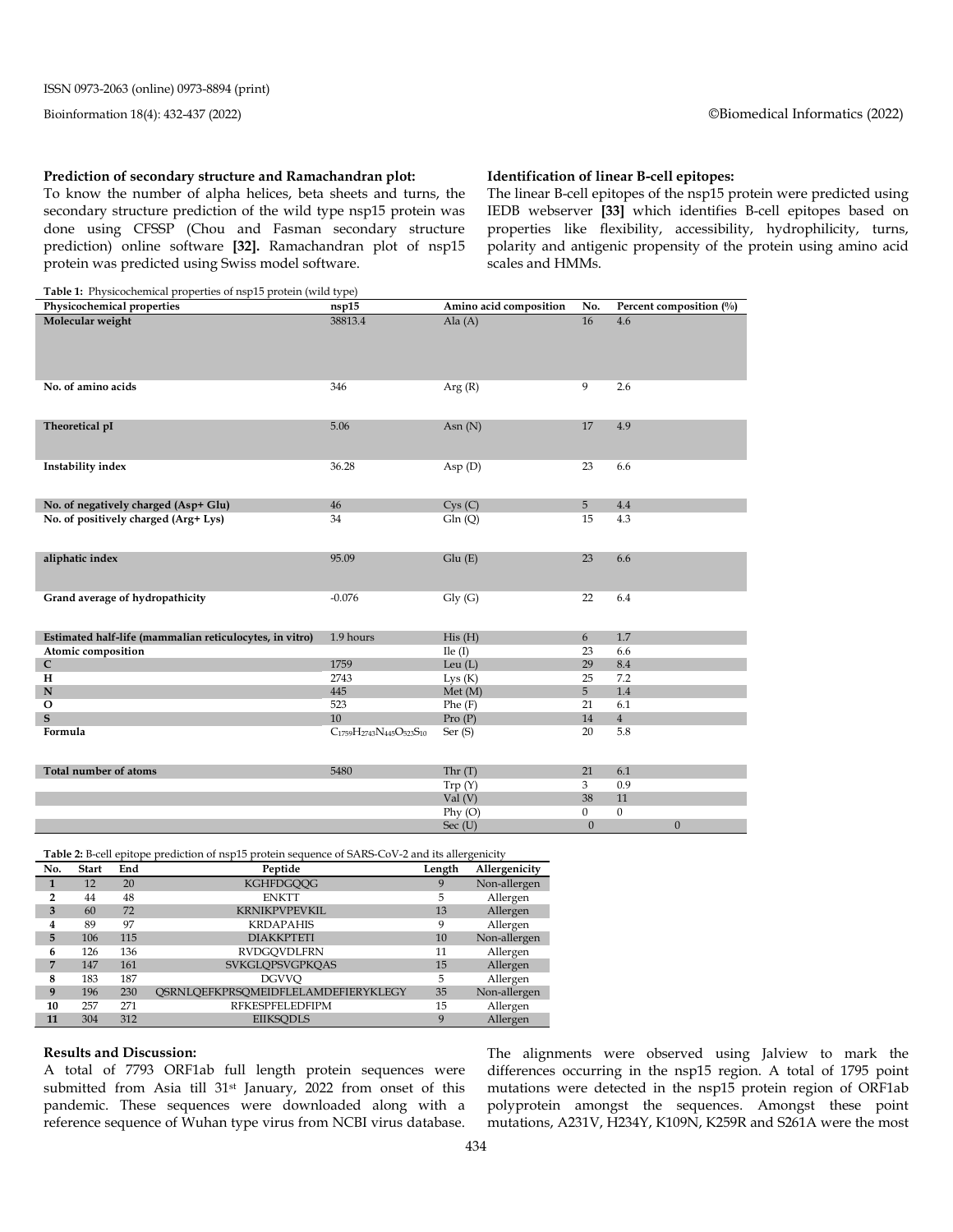ISSN 0973-2063 (online) 0973-8894 (print)

frequently occurring mutations and hence used for further characterization in this study (**Figure 1**). The estimation of physicochemical properties of nsp15 protein revealed that nsp15 protein is 345 amino acids long with a molecular weight 38813.40, aliphatic index 95.09, instability index 36.28, and GRAVY score of - 0.076 (**Table 1**). The hydropathy plot showed C-terminal amino acid to be more hydrophobic as compared to the N-terminal end of nsp15 protein (**Figure 2**). The nsp15 protein sequence was modeled using Chimera software. The models of both wild type and mutated protein sequences were built as shown in **Figure 3**. Ramachandran plot analysis showed that most of the amino acid sequences were in the favoured region of the plot (**Figure 4**). Secondary structure analysis was done using CFSSP online program to detect the number of alpha helix, beta sheet and turns in nsp15 protein which is shown in **Figure 5**.







**Figure 3:** Protein modeling of wild type and mutant nsp15 protein. Models were prepared by Chimera software.

Bioinformation 18(4): 432-437 (2022) ©Biomedical Informatics (2022)



**Figure 4:** Ramachandran plot analysis of template protein, showing 89% of amino acid residues in favored region, rest in outlier region.



**Figure 5:** Secondary structure prediction of nsp15 protein.



**Figure 6:** B-cell epitope prediction of nsp15 protein. The threshold cutoff is 0.5 above which the residues are epitopes.

A total of nine linear B-cell epitopes were predicted for 345 amino acid long nsp15 protein as shown in **Figure 6** (**Table 2**). These epitopes can induce antibody production and hence play a crucial role in hummoral immunity. Coronavirus poses humanitarian health crisis globally. Considering its infectivity, World Health Organization on 11th March 2020 has declared public health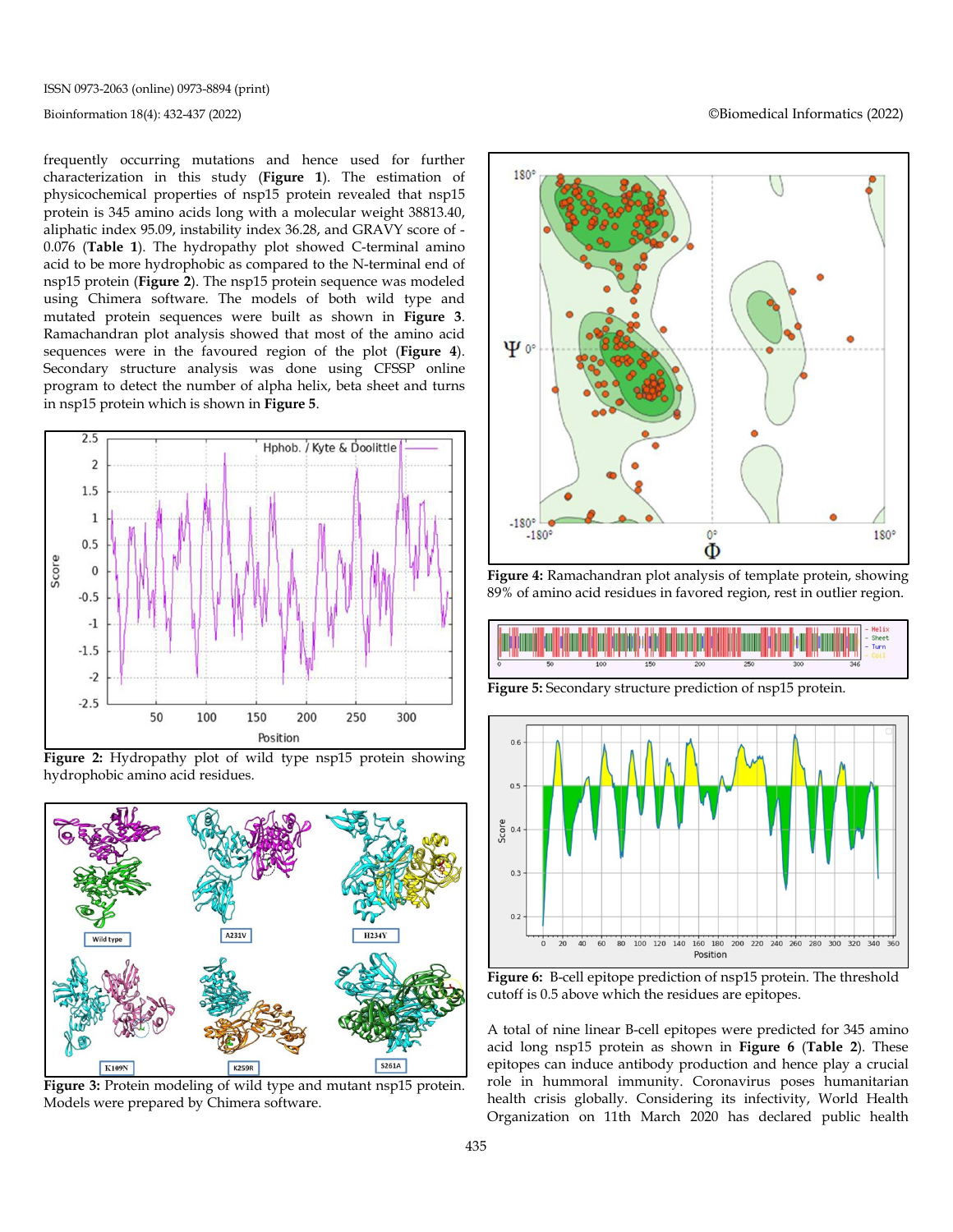emergency internationally (WHO 2020). SARS-CoV-2 belongs to RNA viruses family and has remarkable capacity to mutate their genome in a very short span of time **[34-35]**. Notably, majority of viral mutation shows harmful effects, moreover, a mutation is essential for viral evolution and adaptability, these traits are found as the key determinants for these viruses to better survive in the dynamic host environment. The findings of the present study, emphasizes mainly on the occurrence of recurrent mutations in the nsp15 protein of Asian SARS-CoV-2 isolates; by comparing it with that of Wuhan SARS-CoV-2 isolate. Nsp15 is indispensable for viral RNA cleavage and also involved in the process of pathogenicity. The results of multiple sequence alignment revealed the presence of 1795 mutations in the SARS-CoV-2 nsp15 protein, out of which A231V, H234Y, K109N, K259R and S261A occurred most frequently as shown in **Figure 1**. The Ramachandran plot analysis showed the presence of major amino acids in the favored region of the quadrate. Prediction of secondary structure showed the presence of helices and sheets in the wild type protein. Protein modeling of wild type as well as mutated protein showed significant changes in the wild type nsp15 protein upon mutation. B-cell epitope prediction confirmed the efficacy of nsp15 protein to induce humoral immune response. Therefore, these mutations might induce conformational changes and considered as major challenges in the designing of vaccine to curb SARS-CoV-2 infections. Data suggests that the nsp15 of SARS-CoV-2 is an important protein for coronavirus replication and can be used as potential antiviral solution. Earlier studies have shown that the viral nsp15 appears as challenging druggable targets. Interestingly, nsp15 protein induces humoral immunity. Therefore, SARS-CoV-2 nsp15 is a suitable target for anti-viral drug discovery, as there is paucity of available information regarding designing of SARS-CoV-2 nsp15 inhibitors **[36, 37].**

#### **Conclusion:**

Data provides insights into impact of mutation in developing antiviral drugs to curb this pandemic because these mutations might have functional consequences which need to be incorporated in ongoing future research work.

#### **Acknowledgement:**

The corresponding author would like to acknowledge Patna Women's College (Autonomous), Patna University, Patna for providing research grant in the form of seed money to complete this research work.

**Funding:** Patna Women's College (Autonomous), Patna University

#### **Reference:**

- **[1]** Lu R *et al. Lancet*. 2020 395:10224 [PMID:32007145]
- **[2]** Yashvardhini N *et al. Arch Microbiol*. 2021 203:9 [PMID: 34410443]
- **[3]** Zhu N *et al. N Engl J Med.* 2020 382:8 [PMID: 31978945]
- **[4]** Sackman AM *et al. Mol Biol Evol.* 2017 34:12 [PMID: 29029274]
- **[5]** Domingo E & Holland JJ. *Annu Rev Microbiol.* 1997:51 [PMID: 9343347]
- **[6]** Jha DK *et al. Indian J Pathol Microbiol.* 2021 64:4 [PMID: 34673601]
- **[7]** Duffy S *PLoS Biol.* 2018 16(8):e3000003 [PMID: 30102691]
- **[8]** Kim Y *et al*. *Protein Sci.* 2020 29:7 [PMID: 32304108]
- **[9]** Sharma A *et al*. *J Biomol Struct Dyn.* 2022 40:1 [PMID: 32896226]
- **[10]** Kim Y *et al*. *Commun Biol.* 2021 4:1 [PMID: 33564093]
- **[11]** Ivanov KA *et al. Proc. Natl. Acad. Sci. U.S.A.* 2004, 101:34 [PMID: 15304651]
- **[12]** Motwalli O & Alazmi M. *J Mol Model.* 2021 27:6 [PMID: 33963942]
- **[13]** Zheng A *et al. J Biol Chem.* 2018 293:31 [PMID: 29887523]
- **[14]** Pillon MC *et al. Nat. Commun.* 2021 12:1 [PMID: 33504779]
- **[15]** Zhang L *et al. J Virol.* 2018 92:22 [PMID: 30135128]
- **[16]** Cao J & Zhang X. *Virus Res.* 2012 167:2 [PMID: 22617024]
- **[17]** Cao J *et al*. *Inter virology.* 2008 51:5 [PMID: 19023218]
- **[18]** Ulferts R & Ziebuhr J. *RNA Biol.* 2011 8:2 [PMID: 21422822]
- **[19]** Frazier MN *et al*. *Nucleic Acids Res.* 2021 49:17 [PMID: 34403466]
- **[20]** Hackbart M *et al. Proc. Natl. Acad. Sci. U.S.A.* 2020 117: 14 [PMID: 32198201]
- **[21]** Yuen CK *et al. Emerg Microbes Infect.* 2020 9:1 [PMID: 32529952]
- **[22]** Deng X *et al. Proc. Natl. Acad. Sci. U.S.A.* 2017 114:21 [PMID: 28484023]
- **[23]** Kindler E *et al. PLoS Pathog.* 2017, 13(2):e1006195 [PMID: 28158275]
- **[24]** Bhardwaj K *et al*. *J Biol Chem.* 2008 283:6 [PMID: 18045871]
- **[25]** Gao B *et al*. *PLoS Pathog.* 2021 17(2):e1008690 [PMID: 33635931]
- **[26]** Batool A *et al*. *Eur J Pharmacol.* 2021 892:173779 [PMID: 33275961]
- **[27]** Krishnan DA *et al*. *Inform Med Unlocked.* 2020 20:100392 [PMID: 32835078]
- **[28]** Kang H *et al*. *J Virol.* 2007 81:24 [PMID: 17898055]
- **[29]** Liu X *et al*. *Mol Immunol.* 2019 114 [PMID: 31351410]
- **[30]** Larsen JE *et al*. *Immunome Res.* 2006 2:2 [PMID: 16635264]
- **[31]** Goddard TD *et al*. *Structure.* 2005 13:3 [PMID: 15766548]
- **[32]** Ashok KT *Wide. Spec.* 2013 1:9
- **[33]** Gasteiger E *et al*. *Prot. Proto. Hand*. 2005 112 [PMID: 10027275]
- **[34]** Benvenuto DJ *et al*. *Med Virol.* 2020 92:4 [PMID: 31994738]
- **[35]** Islam MR *et al. Sci. Rep.* 2020 10:1 [PMID: 32814791]
- **[36]** Khan RJ *et al. J Biomol Struct Dyn.* 2022 40:1 [PMID: 32885740]
- **[37]** Sixto-López Y & Martínez-Archundia M. *J Comput Chem.*  2021 42:13 [PMID: 33713492]